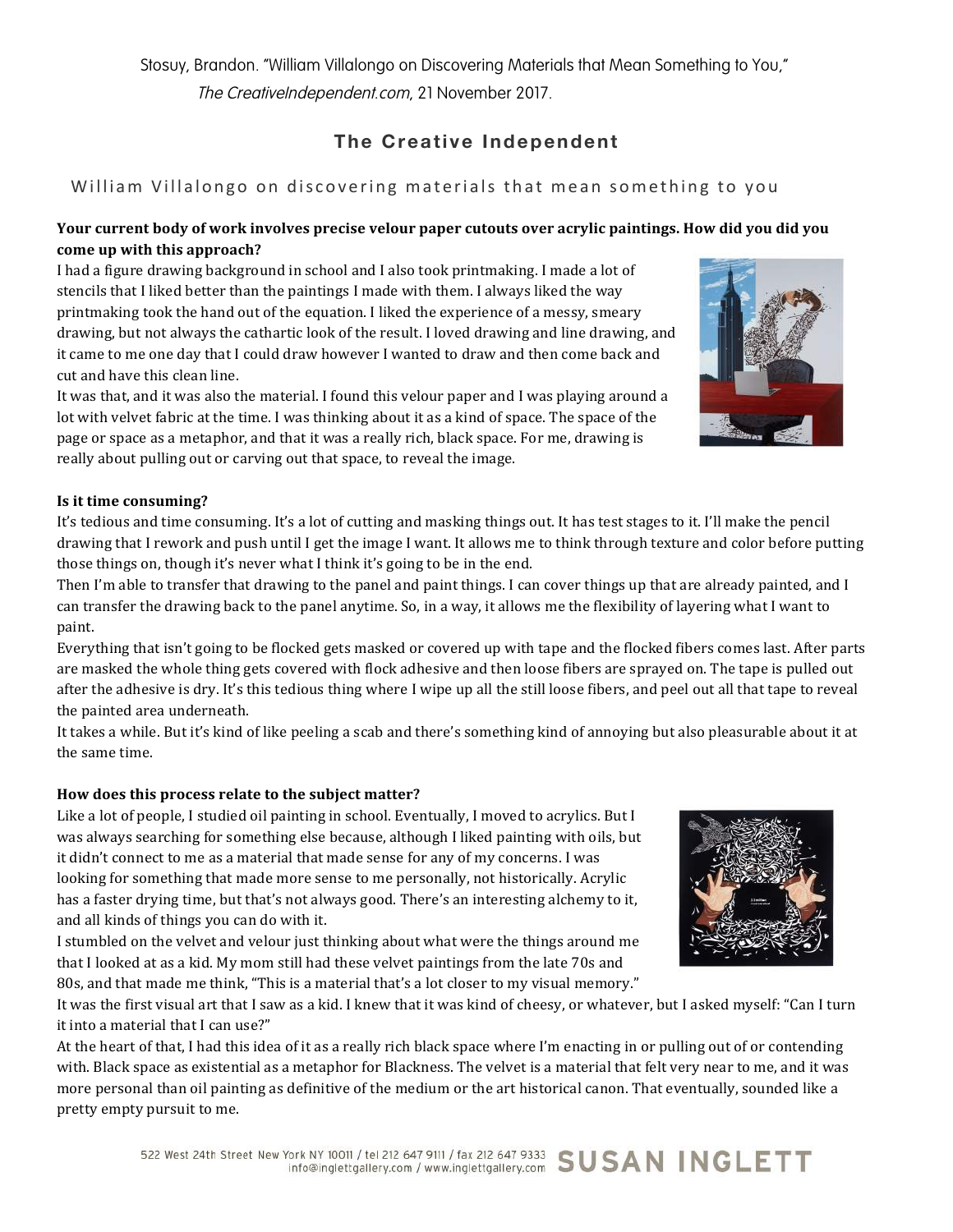# When you teach, do you say, "Hey, this is what works for me, but you should start with oil and find your own **process"?**

Usually it's a first year class and I'll introduce both oil and acrylic. Oil is a sort of base and it's a way to talk about the history of painting. It's a way into the history of paint. Even when I'm painting in acrylics, or trying to do certain things, they're an estimation of a lot of things that I learned in oil painting. Like painting the wood grain, for example. They're an estimation of the kind of glazing and things that have always been done in painting. Acrylics have gotten really good at being able to do a lot of those things. I try to introduce both as a way to learn, but allow the student to choose otherwise because I don't know how I would have responded to a professor making the whole class paint with velvet. Likely, I would have loved it.

I think materials are really personal and I think one has to find a relationship to material. I think a lot of students are totally fine with the art historical canon. For them, art feels very comfortable within those terms.

In advanced courses, I do question it. I question the material. I'll question if it's the right material for what they're doing or how it relates to subject, content and form. As we do in art school, students go through a gauntlet of questioning about what they're doing and some people move out of traditional art materials and try to find other things while some people really feel very square and comfortable within this area. As a teacher I should be the one that has to move with what they do and find.

# One of your newer pieces, 'No Conviction,' feels like a historical piece—labor intensive, and complex—and then you notice a cellphone on the bottom of the painting. Seeing that it's like, "Oh, wait a second, this is **contemporary."**

I definitely have a soft spot for looking at Romantic-period painting or even Renaissance painting, just in terms of the complexity of image construction that those paintings would take on, and how they tell a narrative with the figure. The idea of what is positioning or posing or lighting to tell a story. I think it's complicated. It's really abstract.

I'm aware of how entering the picture can be a set up as something traditional yet the viewer can find themselves in some other place. That there is a critical lens that I'm trying to get at; which is that one comes to the painting thinking about a very Western context, but having to question what a Western context is or can be. Hopefully, staying in the painting fiction and leaving it finding that they have sort of gone to other places besides Europe and America. Encountering a different set of issues that are beyond Eurocentric concerns.

So it is purposeful. I want that to happen, to pull the viewer to the familiar and then to place them somewhere else.

## How important are politics to your work?

On one hand, when I hear a question like that, I feel like I'm kind of trapped. That



I'm using art as some sort of propaganda for a political agenda of some sort. But it's really not that for me at all. I don't think art is really great for that either. For me, it's my personal concerns. It's the demons that are around me that keep me up at night and have influence over how I see the world around me, its existential.

Art becomes a way for me to reflect and understand humanness. It's a way to reach beyond the personal into the political and find my way back. It is my perspective on life. For me, living is always a negotiation between the political and the personal. It's as fluid as walking out the door every morning.

I'm aware that I'm making work that's going to be in the middle of a public space... and I have a chance to be expressed in some way or pose questions. So the artist in me is always asking, "Well, what do I do with that construct as if it were a type of material?" I do feel in some ways responsible to be thoughtful about what I'm doing or to address things that I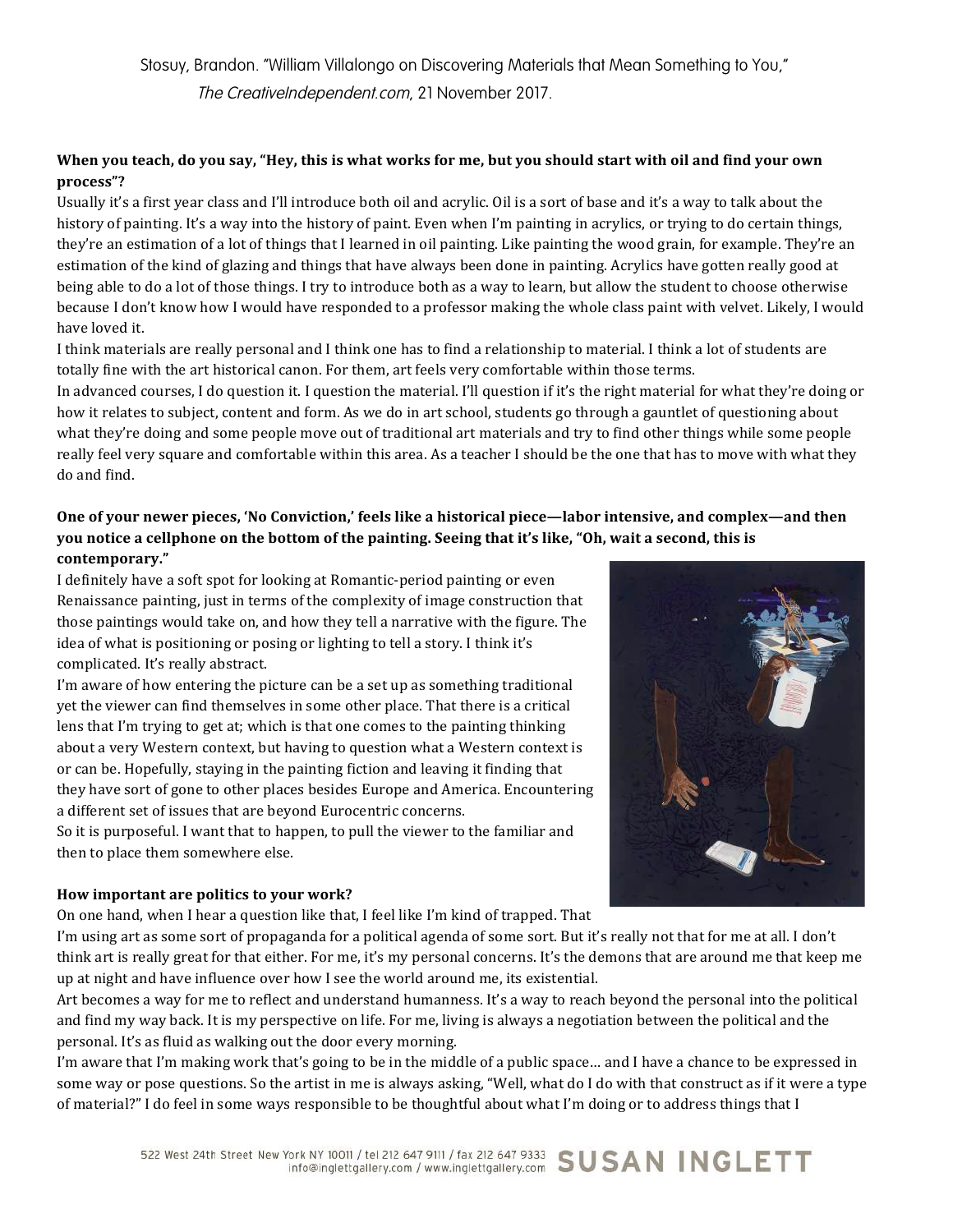understand to be problematic. It's all supposed to be in the work and I'm hoping that what happens is the work is an extension of a person. There's a personal aspect to the work and not just a soapbox.

# It feels like it's coming from an actual human being versus just someone posting vague political slogans online, or something like that.

That's why in the one painting there's a painting of a phone and the phone is opened up to a Facebook post, which was asking people to repost a list of all the unarmed African-Americans who've been murdered by police in which there was no conviction for those crimes. They're unsolved murders. I didn't even repost it or anything. It was just seeing the volume in that list ... I was looking at my phone and almost dropped it.

I really started that painting going back to that moment where it was just the feeling of like, "What the fuck?" And that started me thinking about the notion of conviction in all aspects. "Not having conviction" and how that rings so true in terms of this country's promises or higher ideas in relationship to black folk. It really does start from those kind of banal personal things in a lot ways. It's also just me being anxiety ridden thinking about these things all the time.

## **Considering how personal it is, is it hard to abandon a piece that isn't working?**

Before I start painting, I'll sit and do sketches in my sketchbook that look like chicken scratch. They don't resemble much more than notations. Sometimes they get developed a bit more. But usually in that process I can mull over an idea and say, "Oh my god, that's super cheesy." And I definitely will lean towards cheesiness sometimes in trying to have a sense of humor or trying to think through a tough idea that might not be representable in the end. The failure of that is usually productive somehow. At some point, I go, "Okay, well this could be a good idea. This could work." And it turns out that a lot of times the reason why those things work after that initial purge of ideas has a lot to do with basic art things—like composition. Those become the things that I can have more of a handle on, or feel like I have more control over. If it's still not working after all that, given my process, I don't show the painting. It gets put in the corner or it gets thrown out or whatever. But usually I can smell that something's gone bad at some point in the process, whether it's doing this long drawing or the sketches before. So I'm pretty decided by the time I start putting paint on the panel.

### Are you able to find successful pathways through failures?

Yeah, but it all goes into making something new. I never try to take something that isn't working and then repaint over it and turn it into something that works. The way that I paint just doesn't work like that. It really is a one-way street. There are a lot of ways in which I can be flexible within the process and rethink this or that; it moves from stage to stage and things can shift, but when it's done, it pretty much is what it is. If the patient is dead, I'm not making a Frankenstein. I just start over again. It needs to feel fresh to me.

### **Do you get creative blocks?**

I don't. The process of trying to get to something is part of it. Sometimes I don't have much of an idea initially. For me, studio time is also about reading and looking at things. I might spend a couple weeks just reading something or looking through images or doing image searches or going to museums and thinking in front of great paintings. And then at some point I start to get back to my own ideas and how they can form into something that has meaning for me. I did pretty much all of my most recent show in six months, but I also did other things. I can't imagine being locked up for six months straight. It's like I teach and then I get to the studio. So my time has to be pretty efficient. I would much rather make a decision and start moving and then decide, "Okay, that doesn't work. I'm just going to throw that out" and have an editing situation than to sit in indecision for too long.